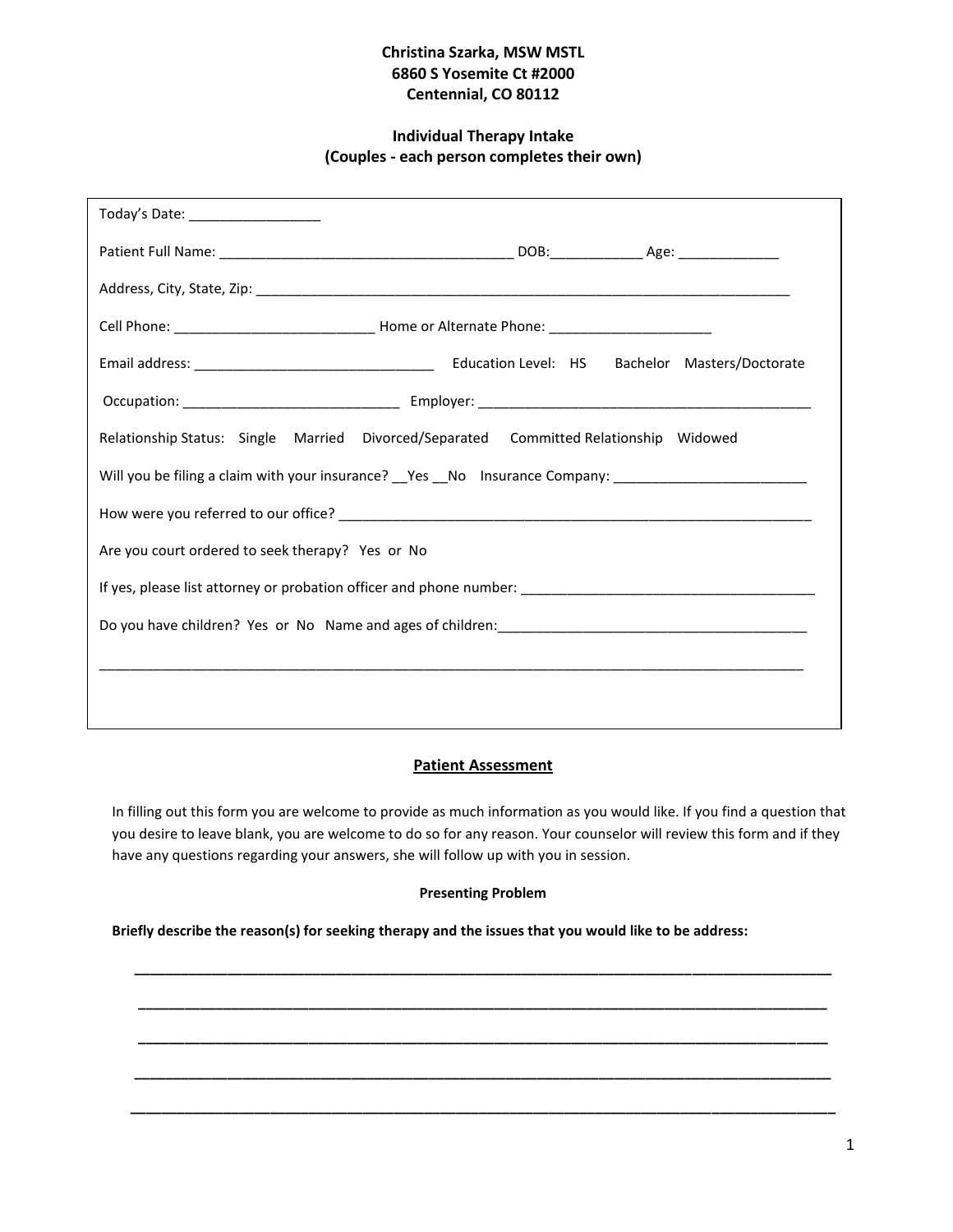**\_\_\_\_\_\_\_\_\_\_\_\_\_\_\_\_\_\_\_\_\_\_\_\_\_\_\_\_\_\_\_\_\_\_\_\_\_\_\_\_\_\_\_\_\_\_\_\_\_\_\_\_\_\_\_\_\_\_\_\_\_\_\_\_\_\_\_\_\_\_\_\_\_\_\_\_\_\_\_\_\_\_\_\_\_\_\_\_\_\_**

**\_\_\_\_\_\_\_\_\_\_\_\_\_\_\_\_\_\_\_\_\_\_\_\_\_\_\_\_\_\_\_\_\_\_\_\_\_\_\_\_\_\_\_\_\_\_\_\_\_\_\_\_\_\_\_\_\_\_\_\_\_\_\_\_\_\_\_\_\_\_\_\_\_\_\_\_\_\_\_\_\_\_\_\_\_\_\_\_\_\_**

**\_\_\_\_\_\_\_\_\_\_\_\_\_\_\_\_\_\_\_\_\_\_\_\_\_\_\_\_\_\_\_\_\_\_\_\_\_\_\_\_\_\_\_\_\_\_\_\_\_\_\_\_\_\_\_\_\_\_\_\_\_\_\_\_\_\_\_\_\_\_\_\_\_\_\_\_\_\_\_\_\_\_\_\_\_\_\_\_\_\_\_**

**\_\_\_\_\_\_\_\_\_\_\_\_\_\_\_\_\_\_\_\_\_\_\_\_\_\_\_\_\_\_\_\_\_\_\_\_\_\_\_\_\_\_\_\_\_\_\_\_\_\_\_\_\_\_\_\_\_\_\_\_\_\_\_\_\_\_\_\_\_\_\_\_\_\_\_\_\_\_\_\_\_\_\_\_\_\_\_\_\_\_\_\_**

**\_\_\_\_\_\_\_\_\_\_\_\_\_\_\_\_\_\_\_\_\_\_\_\_\_\_\_\_\_\_\_\_\_\_\_\_\_\_\_\_\_\_\_\_\_\_\_\_\_\_\_\_\_\_\_\_\_\_\_\_\_\_\_\_\_\_\_\_\_\_\_\_\_\_\_\_\_\_\_\_\_\_\_\_\_\_\_\_\_\_\_**

**How have you tried to address the problem in the past? What have you tried and were the changes better worse?**

**\_\_\_\_\_\_\_\_\_\_\_\_\_\_\_\_\_\_\_\_\_\_\_\_\_\_\_\_\_\_\_\_\_\_\_\_\_\_\_\_\_\_\_\_\_\_\_\_\_\_\_\_\_\_\_\_\_\_\_\_\_\_\_\_\_\_\_\_\_\_\_\_\_\_\_\_\_\_\_\_\_\_\_\_\_\_\_\_\_\_\_\_\_**

**\_\_\_\_\_\_\_\_\_\_\_\_\_\_\_\_\_\_\_\_\_\_\_\_\_\_\_\_\_\_\_\_\_\_\_\_\_\_\_\_\_\_\_\_\_\_\_\_\_\_\_\_\_\_\_\_\_\_\_\_\_\_\_\_\_\_\_\_\_\_\_\_\_\_\_\_\_\_\_\_\_\_\_\_\_\_\_\_\_\_\_\_**

**\_\_\_\_\_\_\_\_\_\_\_\_\_\_\_\_\_\_\_\_\_\_\_\_\_\_\_\_\_\_\_\_\_\_\_\_\_\_\_\_\_\_\_\_\_\_\_\_\_\_\_\_\_\_\_\_\_\_\_\_\_\_\_\_\_\_\_\_\_\_\_\_\_\_\_\_\_\_\_\_\_\_\_\_\_\_\_\_\_\_\_\_\_\_**

**\_\_\_\_\_\_\_\_\_\_\_\_\_\_\_\_\_\_\_\_\_\_\_\_\_\_\_\_\_\_\_\_\_\_\_\_\_\_\_\_\_\_\_\_\_\_\_\_\_\_\_\_\_\_\_\_\_\_\_\_\_\_\_\_\_\_\_\_\_\_\_\_\_\_\_\_\_\_\_\_\_\_\_\_\_\_\_\_\_\_\_**

#### **Family Background**

| Please list other family members either living in the household |     |        |              |
|-----------------------------------------------------------------|-----|--------|--------------|
| Name                                                            | Age | Gender | Relationship |
|                                                                 |     |        |              |
|                                                                 |     |        |              |
|                                                                 |     |        |              |
|                                                                 |     |        |              |
|                                                                 |     |        |              |

Are there cultural or religious beliefs that are important to be aware of?

| Yes or No If yes, please explain:                                               |                                      |                        |                        |                                    |
|---------------------------------------------------------------------------------|--------------------------------------|------------------------|------------------------|------------------------------------|
| Please circle any past, present, or impending problems/stressors in the family: |                                      |                        |                        |                                    |
| Physical / Sexual abuse                                                         | Isolation<br>Deaths                  | Financial/unemployment |                        | Frequent relocations               |
| <b>Divorce</b><br>Legal issues                                                  | <b>Emotional/Behavioral Concerns</b> |                        | <b>Health Concerns</b> | Alcohol/Drug Addictions            |
| <b>Eating Disorders</b>                                                         | Suicide Attempts/Ideation            | Learning Disabilities  |                        | High Conflict family relationships |
| If yes for whom?                                                                |                                      |                        |                        |                                    |
| Please specify details and approximate year of occurrences:                     |                                      |                        |                        |                                    |
|                                                                                 |                                      |                        |                        |                                    |

\_\_\_\_\_\_\_\_\_\_\_\_\_\_\_\_\_\_\_\_\_\_\_\_\_\_\_\_\_\_\_\_\_\_\_\_\_\_\_\_\_\_\_\_\_\_\_\_\_\_\_\_\_\_\_\_\_\_\_\_\_\_\_\_\_\_\_\_\_\_\_\_\_\_\_\_\_\_\_\_\_\_\_\_\_\_\_\_\_\_\_

\_\_\_\_\_\_\_\_\_\_\_\_\_\_\_\_\_\_\_\_\_\_\_\_\_\_\_\_\_\_\_\_\_\_\_\_\_\_\_\_\_\_\_\_\_\_\_\_\_\_\_\_\_\_\_\_\_\_\_\_\_\_\_\_\_\_\_\_\_\_\_\_\_\_\_\_\_\_\_\_\_\_\_\_\_\_\_\_\_\_

2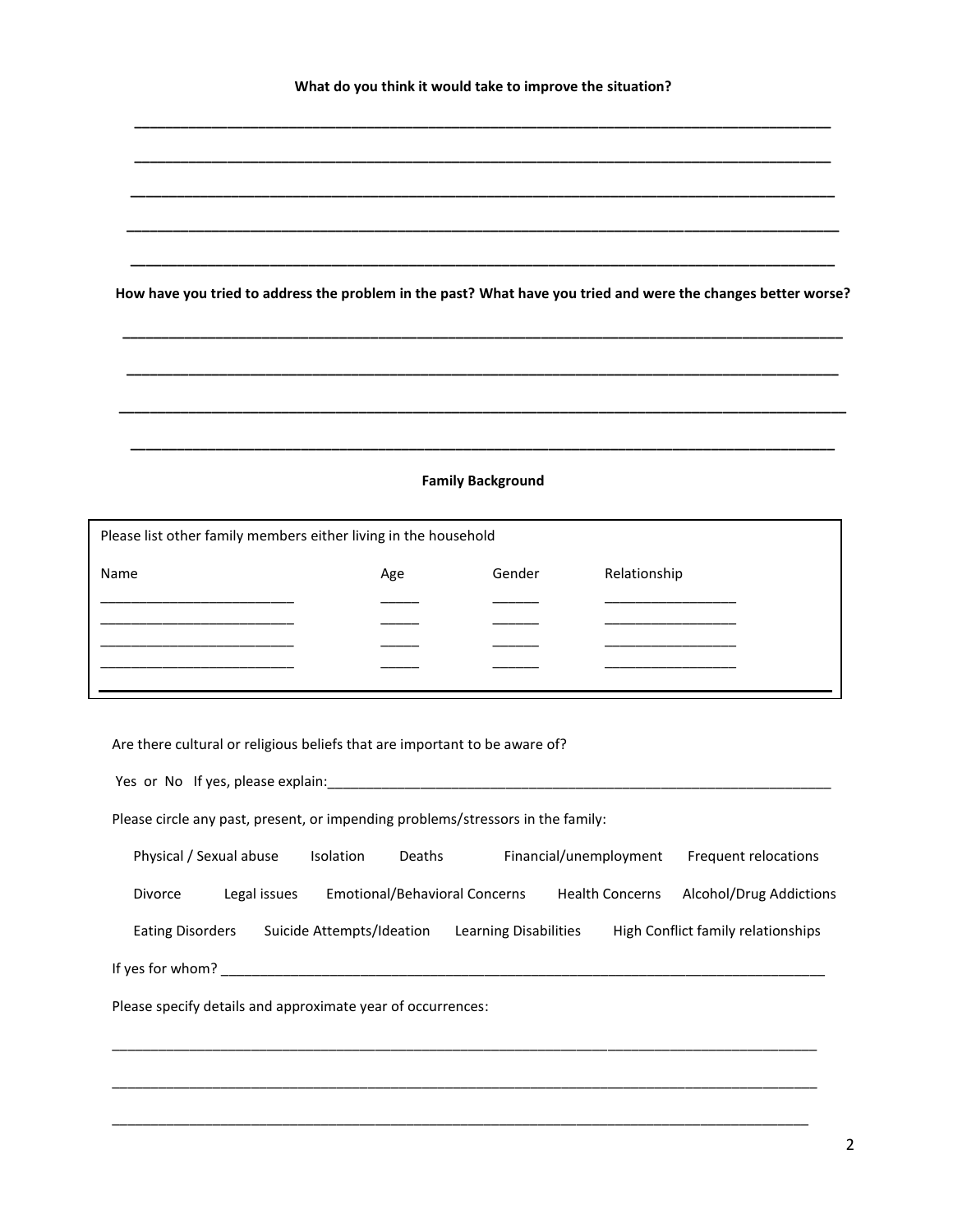| Have you personally experienced significant abuse?                            |                                                                                 |                     |                       |             |                                                                                                                  |
|-------------------------------------------------------------------------------|---------------------------------------------------------------------------------|---------------------|-----------------------|-------------|------------------------------------------------------------------------------------------------------------------|
| None                                                                          | <b>Unsure</b>                                                                   | Emotional Physical  |                       | Sexual      |                                                                                                                  |
| In general, how happy or adjusted are/were you growing up?                    |                                                                                 |                     |                       |             |                                                                                                                  |
| Poor                                                                          | Unsatisfactory                                                                  | Average             |                       | Substantial |                                                                                                                  |
|                                                                               |                                                                                 |                     |                       |             |                                                                                                                  |
|                                                                               |                                                                                 |                     |                       |             |                                                                                                                  |
|                                                                               |                                                                                 |                     |                       |             |                                                                                                                  |
|                                                                               |                                                                                 |                     |                       |             |                                                                                                                  |
|                                                                               |                                                                                 |                     | <b>Health History</b> |             |                                                                                                                  |
| How is your current physical health?                                          |                                                                                 | Excellent           | Good                  | Fair        | Poor                                                                                                             |
|                                                                               |                                                                                 |                     |                       |             | Please list any medical problems/symptoms and/or diagnosis (e.g., headaches, chronic pain, diabetes, conditions, |
|                                                                               |                                                                                 |                     |                       |             | Please list any prescribed medications you are presently taking, including dosage and frequency: ____________    |
| Are you having problems with sleep? Sleep too little                          |                                                                                 |                     | Sleep too much        | Insomnia    | <b>Disturbing Dreams</b>                                                                                         |
| Do you have an exercise routine?                                              | Yes                                                                             | No                  |                       |             |                                                                                                                  |
|                                                                               |                                                                                 |                     |                       |             | Do you have difficulty with appetite or eating habits? (if yes, please describe: _____________________________   |
| Eating less                                                                   | <b>Eating More</b>                                                              | <b>Binge Eating</b> | Restricting calories  |             |                                                                                                                  |
| Do you engage in recreational drug use? Yes or No If yes, what and how often: |                                                                                 |                     |                       |             |                                                                                                                  |
|                                                                               | Do you consider this use to be a problem? Yes or No                             |                     |                       |             |                                                                                                                  |
| Do you drink alcohol? Yes or No                                               |                                                                                 |                     |                       |             |                                                                                                                  |
|                                                                               | In a typical month, how often do you have 4 or more drinks in a 24-hour period? |                     |                       |             |                                                                                                                  |
|                                                                               | Have you ever tried to cut down on the amount of alcohol you consume? Yes or No |                     |                       |             |                                                                                                                  |
|                                                                               | Has anyone close to you even been concerned by your drinking? Yes or No         |                     |                       |             |                                                                                                                  |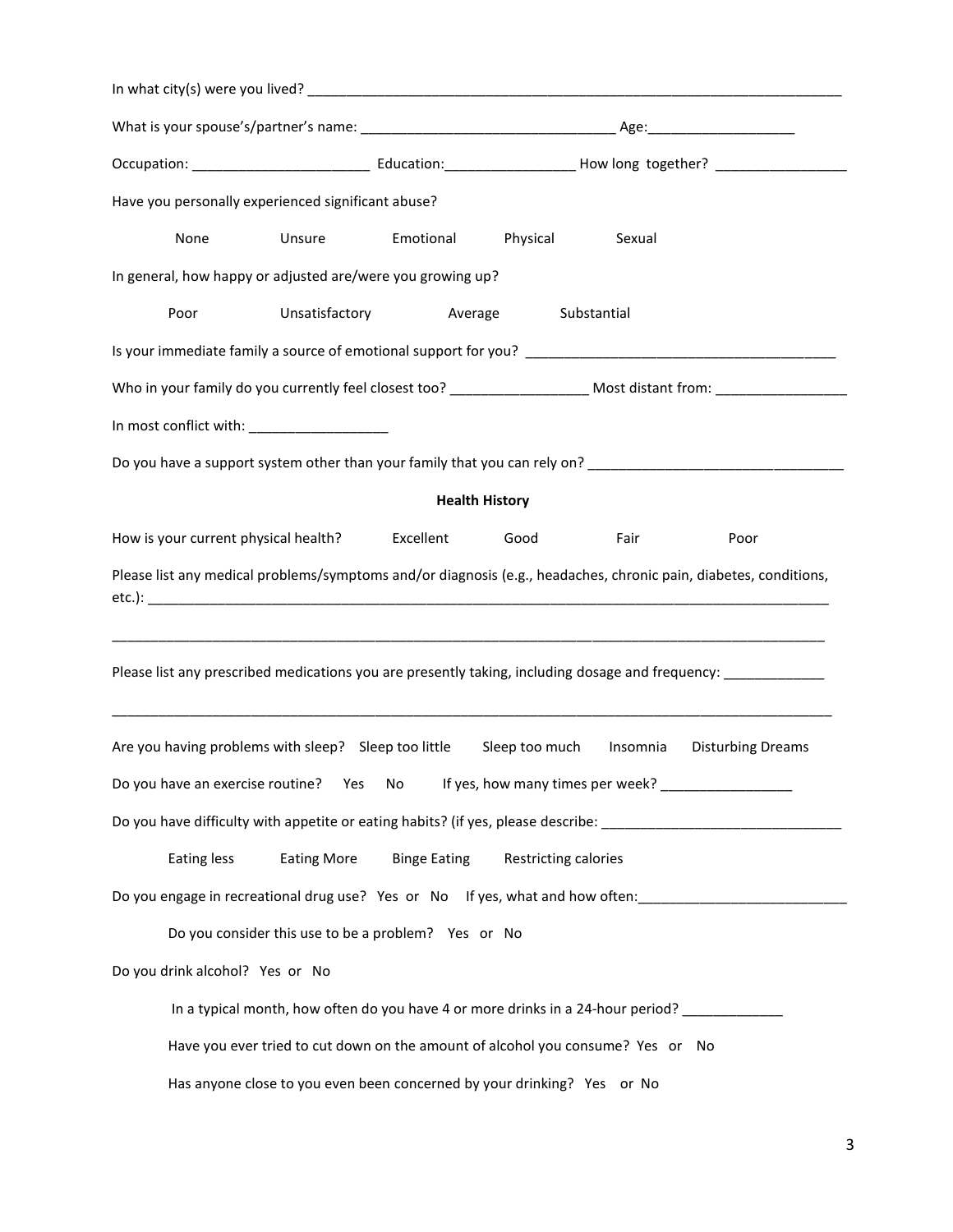## **Mental Health History**

| Have you ever experienced legal problems? Yes or No If, yes please describe: _________________________________                                                                                                      |
|---------------------------------------------------------------------------------------------------------------------------------------------------------------------------------------------------------------------|
| Have you previously participated in counseling or psychotherapy? Yes or No If yes, was it helpful? Please describe                                                                                                  |
| Have you ever been hospitalized for psychiatric reasons? Yes or No                                                                                                                                                  |
|                                                                                                                                                                                                                     |
|                                                                                                                                                                                                                     |
| Have you ever intentionally inflicted harm upon yourself? Yes or No If yes, nature of harm:                                                                                                                         |
| Approximately how many people can you count on currently for friendship or emotional support? _______________                                                                                                       |
| Approximately how many significant intimate relationships lasting six months or more have you had?<br>Superson that the set of the set of the set of the set of the set of the set of the set of the set of the set |
| Are you currently in one? Yes or No Have you been married previously? Yes or No                                                                                                                                     |
| Do you have any concerns about sexual functioning or intimacy? Yes or No If yes please circle below                                                                                                                 |
| Performance problems<br>Lack of Desire<br>Sexual Impulsiveness                                                                                                                                                      |
| Difficulty maintaining arousal<br>Worry about STD's                                                                                                                                                                 |
|                                                                                                                                                                                                                     |
| Have you experienced any significant stressors or traumatic event? Yes or No                                                                                                                                        |
|                                                                                                                                                                                                                     |
| Have you experienced a sexual assault or molestation? Yes or No<br><b>Personal Assessment</b>                                                                                                                       |
| How does the future look to you? Excellent<br>Good<br>Fair<br>Poor                                                                                                                                                  |
|                                                                                                                                                                                                                     |
|                                                                                                                                                                                                                     |
|                                                                                                                                                                                                                     |
|                                                                                                                                                                                                                     |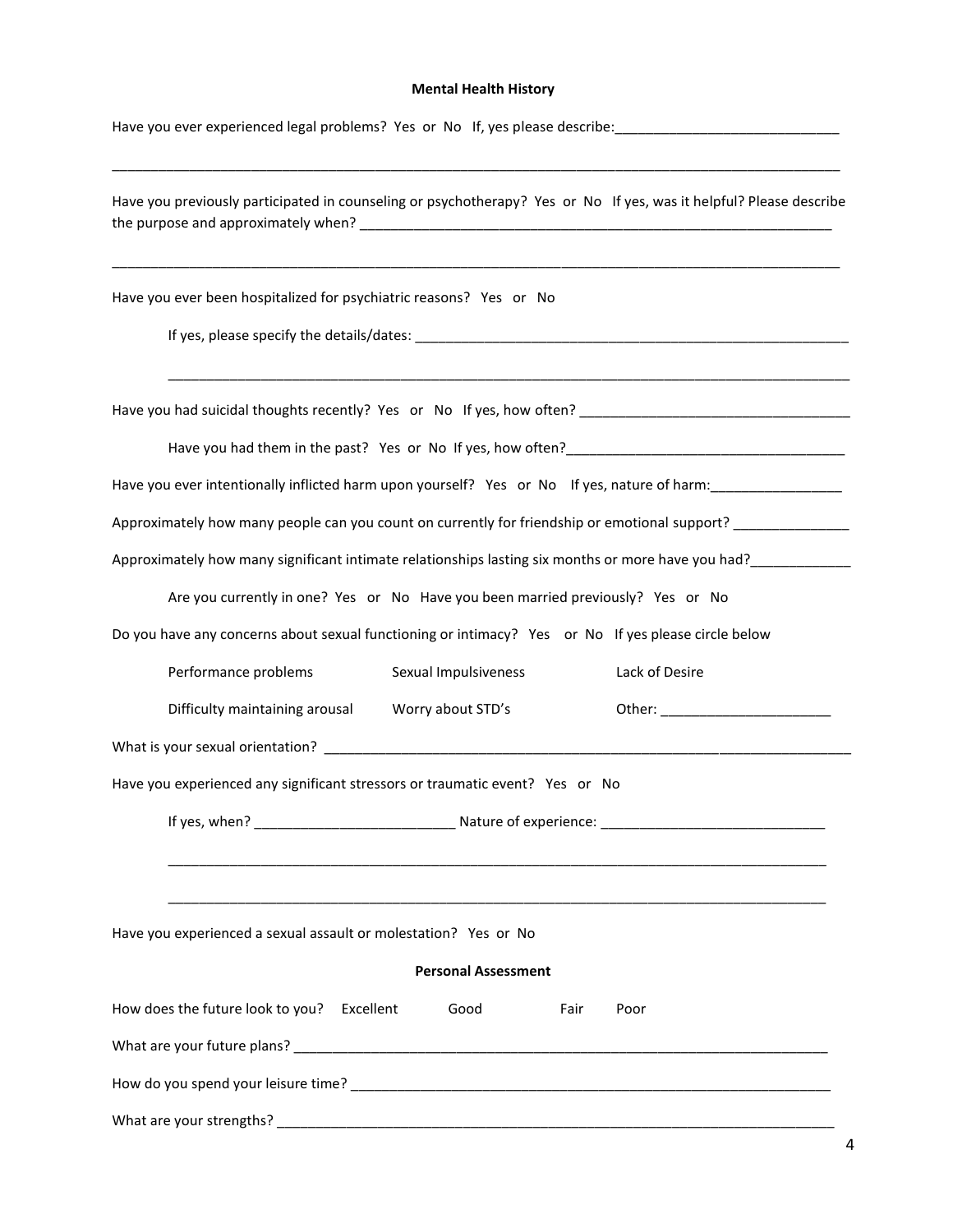## **Permission for Treatment**

In presenting my family for diagnosis and treatment, I voluntarily consent to the rendering of counseling services provided by Christina Szarka, MSW MSTL. I acknowledge no guarantees have been made to me as to the effect of treatment on his/her condition. I acknowledge that I am responsible for payment of all charges including any charges not reimbursed by insurance in connection with care and treatment. I acknowledge that I am not enrolled with Medicare or Medicaid, should that change, I will notify my provider immediately. I have read this statement and acknowledge that I understand it.

\_\_\_\_\_\_\_\_\_\_\_\_\_\_\_\_\_\_\_\_\_\_\_\_\_\_\_\_\_\_\_\_\_\_\_\_\_\_\_\_\_\_\_ \_\_\_\_\_\_\_\_\_\_\_\_\_\_\_\_\_\_\_\_\_\_\_\_\_\_\_\_\_

Patient Name Date

Patient Signature

\_\_\_\_\_\_\_\_\_\_\_\_\_\_\_\_\_\_\_\_\_\_\_\_\_\_\_\_\_\_\_\_\_\_\_\_\_\_\_\_\_\_\_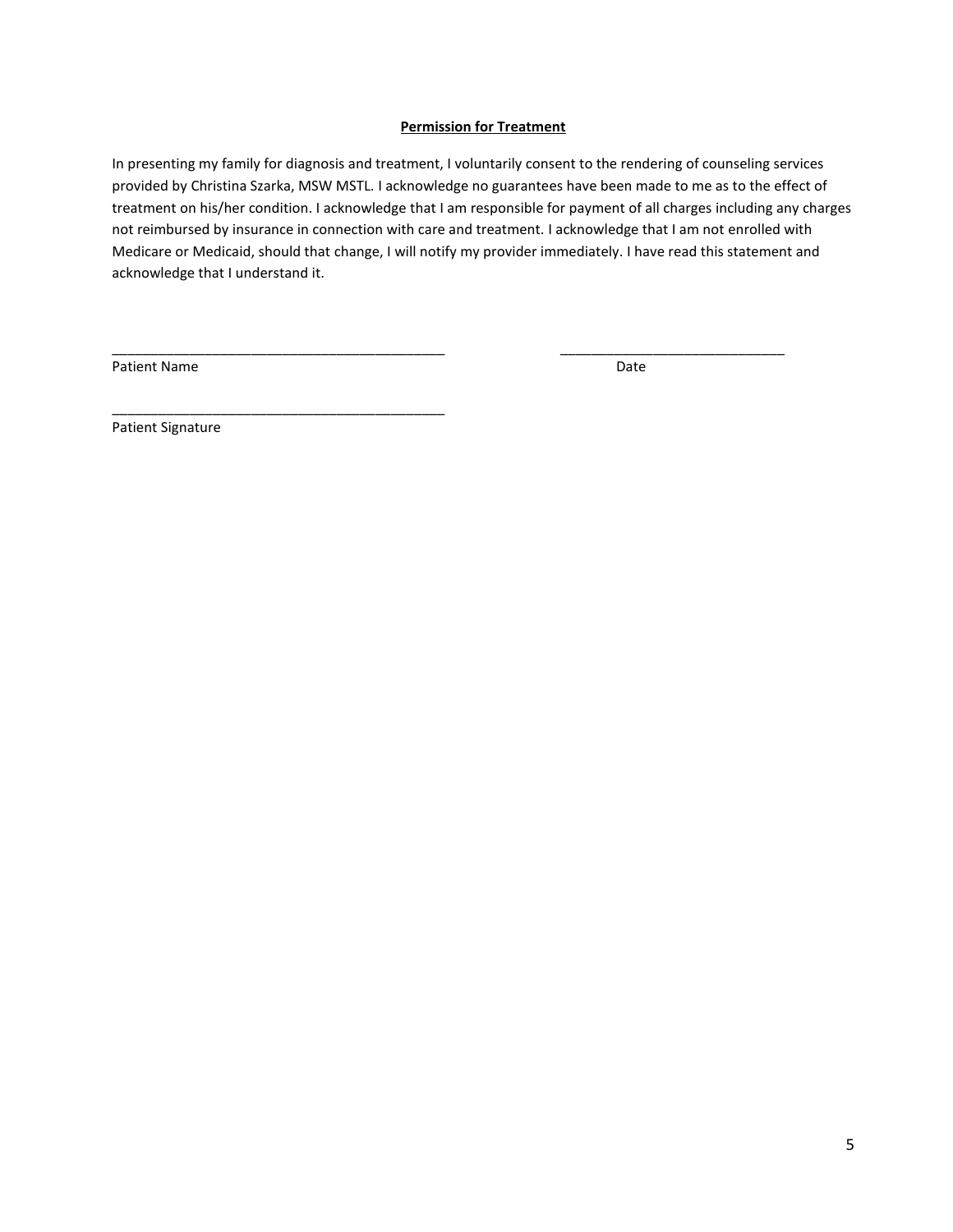## **Integrated Health Center, LLC 6860 S Yosemite Ct #2000 Centennial, CO 80112 (303) 991-2217**

### **COLORADO NOTICE FORM OF HIPAA LEGISLATION**

### **Notice of Psychotherapist's Policies and Practices to Protect the Privacy of Your Health Information**

THIS NOTICE DESCRIBES HOW PSYCHOLOGICAL AND MEDICAL INFORMATION ABOUT YOU MAY BE USED AND DISCLOSED AND HOW YOU CAN GET ACCESS TO THIS INFORMATION. PLEASE REVIEW IT CAREFULLY.

### **I. Uses and Disclosures for Treatment, Payment, and Health Care Operations**

Your counselor may use or disclose your protected health information (PHI), for treatment, payment, and health care operations purposes with your consent. To help clarify these terms, here are some definitions:

- "PHI" refers to information in your health record that could identify you.
- "Treatment, Payment, and Health Care Operations"

– Treatment is when your counselor provides, coordinates or manages your health care and other services related to your health care. An example of treatment would be when your counselor consults with another health care provider, such as your family physician or another psychotherapist.

– Payment is when you obtain reimbursement for your healthcare. Examples are if your counselor discloses your PHI to your health insurer for reimbursement for health care.

– Health Care Operations are activities that relate to the performance and operation of your counselor's practice. Examples of health care operations are quality assessment and improvement activities, business related matters such as audits, administrative services, case management, and care coordination.

- "Use" applies only to activities within your counselor's [office, clinic, practice group, etc.] such as sharing, employing, applying, utilizing, examining, and analyzing information that identifies you.
- "Disclosure" applies to activities outside of your counselor's [office, clinic, practice group, etc.] such as releasing, transferring, or providing access to information about you to other parties.

### **II. Uses and Disclosures Requiring Authorization**

Your counselor may use or disclose PHI for purposes outside of treatment, payment, or health care operations when your appropriate authorization is obtained. An "authorization" is written permission above and beyond the general consent that permits only specific disclosures. In those instances when your counselor is asked for information for purposes outside of treatment, payment or health care operations, your counselor will obtain an authorization from you before releasing this information. Your counselor will also need to obtain an authorization before releasing your notes. "Psychotherapy Notes" are notes your counselor has made about your conversation during a private, group, joint, or family counseling session, which your counselor has kept separate from the rest of your medical record. These notes are given a greater degree of protection than PHI. You may revoke all such authorizations (of PHI or Psychotherapy Notes) at any time, provided each revocation is in writing. You may not revoke an authorization to the extent that (1) your counselor has relied on that authorization; or (2) if the authorization was obtained as a condition of obtaining insurance coverage, law provides the insurer the right to contest the claim under the policy.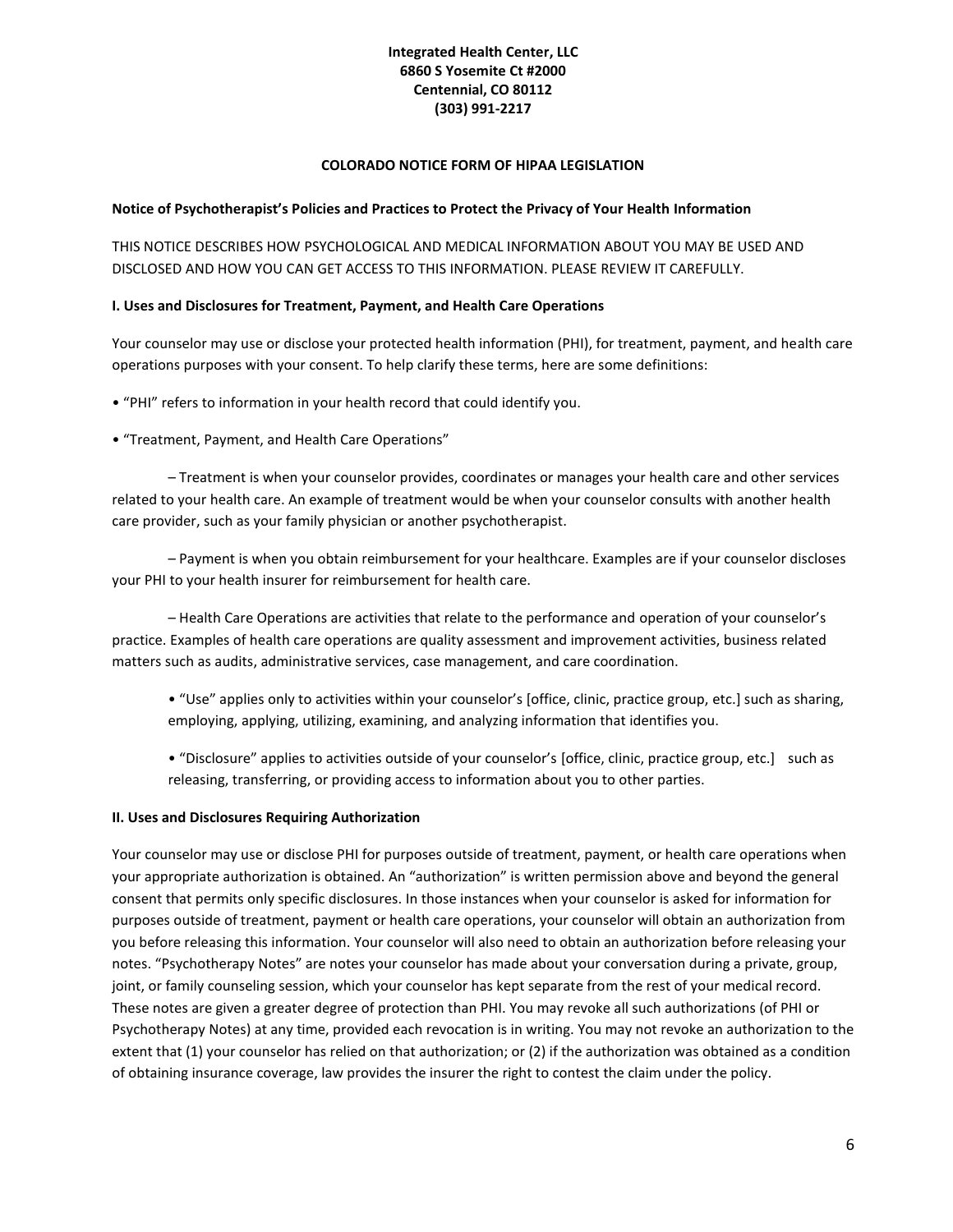#### **III. Uses and Disclosures with Neither Consent nor Authorization**

Your counselor may use or disclose PHI without your consent or authorization in the following circumstances:

• Child Abuse – If your counselor has reasonable cause to know or suspect that a child has been subjected to abuse or neglect, your counselor must immediately report this to the appropriate authorities.

• Adult and Domestic Abuse – If your counselor has reasonable cause to believe that an at-risk adult has been mistreated, self-neglected, or financially exploited and is at imminent risk of mistreatment, selfneglect, or financial exploitation, then your counselor must report this belief to the appropriate authorities.

• Health Oversight Activities – If the Grievance Board for Unlicensed Psychotherapists or an authorized professional review committee is reviewing my services, your counselor may disclose PHI to that board or committee.

• Judicial and Administrative Proceedings – If you are involved in a court proceeding and a request is made for information about your diagnosis and treatment or the records thereof, such information is privileged under state law, and your counselor will not release information without your written authorization or a court order. The privileged does not apply when you are being evaluated or a third party or where the evaluation is court ordered. You will be informed in advance if this is the case.

• Serious Threat to Health or Safety – If you communicate to your counselor a serious threat of imminent physical violence against a specific person or persons, your counselor has a duty to notify any person or persons specifically threatened, as well as a duty to notify an appropriate law enforcement agency or by taking other appropriate action. If your counselor believes that you are at imminent risk of inflicting serious harm on yourself, your counselor may disclose information necessary to protect you. In either case, your counselor may disclose information in order to initiate hospitalization.

#### **IV. Patient's Rights and Psychotherapist's Duties**

Patient's Rights:

• Right to Request Restrictions – You have the right to request restrictions on certain uses and disclosures of protected health information regarding you. However, your counselor is not required to agree to a restriction you request.

• Right to Receive Confidential Communications by Alternative Means and at Alternative Locations – You have the right to request and receive confidential communications of PHI by alternative means and at alternative locations. (For example, you may not want a family member to know that you are seeing your counselor. On your request, your counselor will send your bills to another address.)

• Right to Inspect and Copy – You have the right to inspect or obtain a copy (or both) of PHI in your counselor's mental health and billing records used to make decisions about you for as long as the PHI is maintained in the record. Your counselor may deny your access to PHI under certain circumstances, but in some cases you may have this decision reviewed. On your request, your counselor will discuss with you the details of the request and denial process.

• Right to Amend – You have the right to request an amendment of PHI for as long as the PHI is maintained in the record. Your counselor may deny your request. On your request, your counselor will discuss with you the details of the amendment process.

• Right to an Accounting – You generally have the right to receive an accounting of disclosures of PHI. On your request, your counselor will discuss with you the details of the accounting process.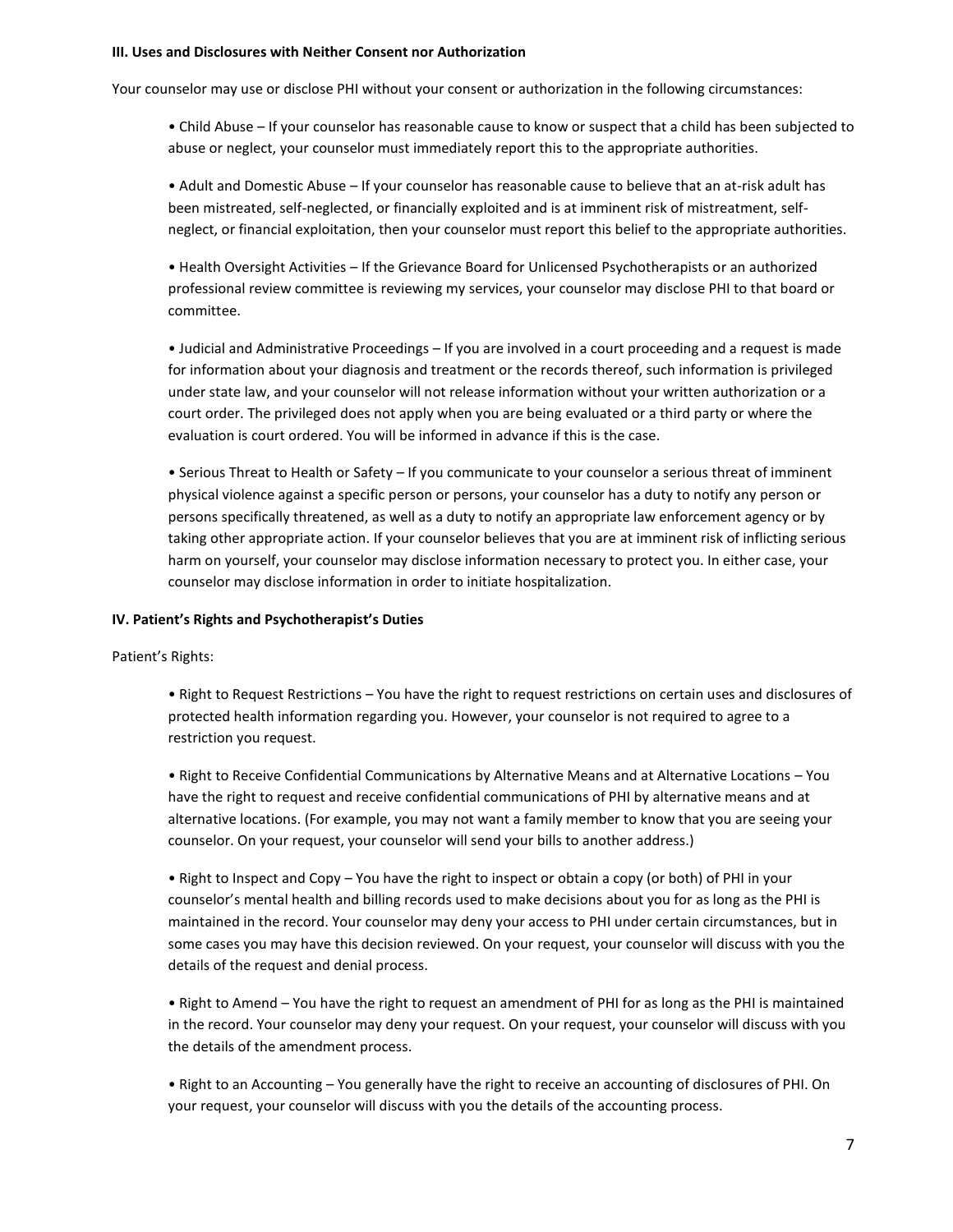• Right to a Paper Copy – You have the right to obtain a paper copy of the notice from me upon request, even if you have agreed to receive the notice electronically.

•You are entitled to receive information from your counselor regarding the methods of therapy, the techniques used, the duration of therapy (if known), and fee structure.

•You are entitled to seek a second opinion from another therapist or terminate therapy at any time.

Psychotherapist's Duties:

• Your counselor is required by law to maintain the privacy of PHI and to provide you with a notice of his or her legal duties and privacy practices with respect to PHI.

• Your counselor reserves the right to change the privacy policies and practices described in this notice. Unless your counselor notifies you of such changes, however, your counselor is required to abide by the terms currently in effect.

• If Christina Szarka revises her policies and procedures, she will notify you by mail.

## **V. Questions and Complaints**

If you have questions about this notice, disagree with a decision your counselor makes about access to your records, or have other concerns about your privacy rights, you are encouraged to discuss this with your counselor prior to your first session. If you believe that your privacy rights have been violated and wish to file a complaint, you may send your written complaint to: Christina Szarka 6860 S. Yosemite Ct #2000 Centennial, CO 80112. You may also send a written complaint to the Colorado Department of Regulatory Agencies, 1560 Broadway, Suite 1350, Denver, Colorado 80202. You have specific rights under the Privacy Rule.

## **IV. Effective Date, Restrictions, and Changes to Privacy Policy**

This notice will go into effect on the date you sign this notice. Integrated Health Center, LLC reserves the right to change the terms of this notice and to make the new notice provisions effective for all PHI that your counselor maintains. Christina Szarka, MSW will provide you with a revised notice by mail within ten business days prior to changes.

# **VII. Client Signature**

I have read the above terms and understand them as stated. I have been informed of my therapist's policies and practices to protect the privacy of my health information.

| Client Name (Printed)    | Signature | Date |
|--------------------------|-----------|------|
| Therapist Name (Printed) | Signature | Date |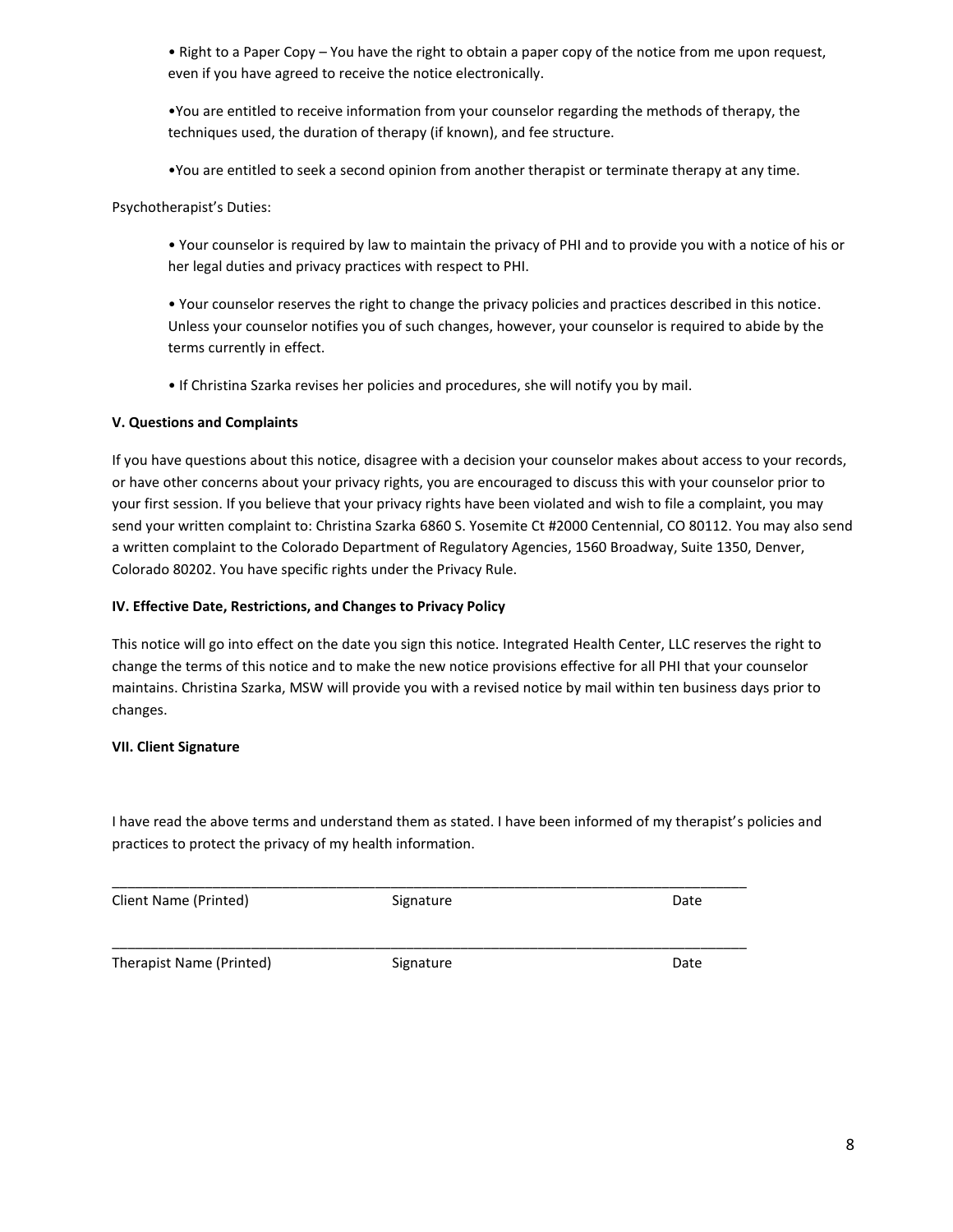## **Christina Szarka, MSW MSTL 6860 S. Yosemite Ct #2000 Centennial, CO 80112 (303) 991-2217**

## **AGREEMENT FOR SERVICE / INFORMED CONSENT**

This Agreement is intended to provide the state of the state of the state (herein "Patient") with important information regarding the practices, policies and procedures of Christina Szarka, MSW MSTL (herein "Therapist") and to clarify the terms of the professional therapeutic relationship between Therapist and Patient. Any questions or concerns regarding the contents of this Agreement should be discussed with Therapist prior to signing it.

### **Risks and Benefits of Therapy**

Psychotherapy is a process in which Therapist and Patient discuss a myriad of issues, events, experiences, and memories for the purpose of creating positive change. Progress and success may vary depending upon the particular problems or issues being addressed, as well as many other factors.

Participating in therapy may result in a number of benefits to patient, including, but not limited to, reduced stress and anxiety, a decrease in negative thoughts and self-sabotaging behaviors, improved interpersonal relationships, increased comfort in social, work, and family settings, increased capacity for intimacy, and increased self-confidence. Such benefits may also require substantial effort on the part of patient, including an active participation in the therapeutic process, honesty, and a willingness to change feelings, thoughts and behaviors. There is no guarantee that therapy will yield any or all the benefits listed above.

Participating in therapy may also involve some discomfort, including remembering and discussing unpleasant events, feelings, and experiences. The process may evoke strong feelings of sadness, anger, fear, etc. There may be times in which Therapist will challenge Patient's perceptions and assumptions and offer different perspectives. The issues presented by Patient may result in unintended outcomes, including changes in personal relationships. Patient should be aware that any decision on the status of his/her personal relationships is the responsibility of patient.

During the therapeutic process, many patients find that they feel worse before they feel better. This is generally a normal course of events. Personal growth and change may be easy and swift at times but may also be slow and frustrating. Patient should address any concerns he/she has regarding his/her progress in therapy with Therapist.

### **Professional Consultation**

Professional consultation is an important component of a healthy psychotherapy practice. As such, Therapist regularly participates in clinical, ethical, and legal consultation with appropriate professionals. During such consultations, Therapist will not reveal any personally identifying information regarding patient.

### **Psychotherapy Regulation**

Levels of Psychotherapy Regulation in Colorado include Licensing (requires minimum education, experience, and examination qualifications), Certification (requires minimum training, experience, and for certain levels, examination qualifications), and Unlicensed Therapist (formerly Registered Psychotherapist) (does not require minimum education, experience, or examination qualifications.) All levels of regulation require passing a jurisprudence takehome examination. Certified Addiction Counselor I (CAC I) must be a high school graduate, complete required training hours and 1,000 hours of supervised experience. Certified Addiction Counselor II (CAC II) must complete additional required training hours and 2,000 hours of supervised experience. Certified Addiction Counselor III (CAC III) must have a bachelor's degree in behavioral health, complete additional required training hours and 2,000 hours of supervised experience. Licensed Addiction Counselor must have a clinical master's degree and meet the CAC III requirements. Licensed Social Worker must hold a master's degree in social work. Psychologist Candidate, a Marriage and Family Therapist Candidate, and a Licensed Professional Counselor Candidate must hold the necessary licensing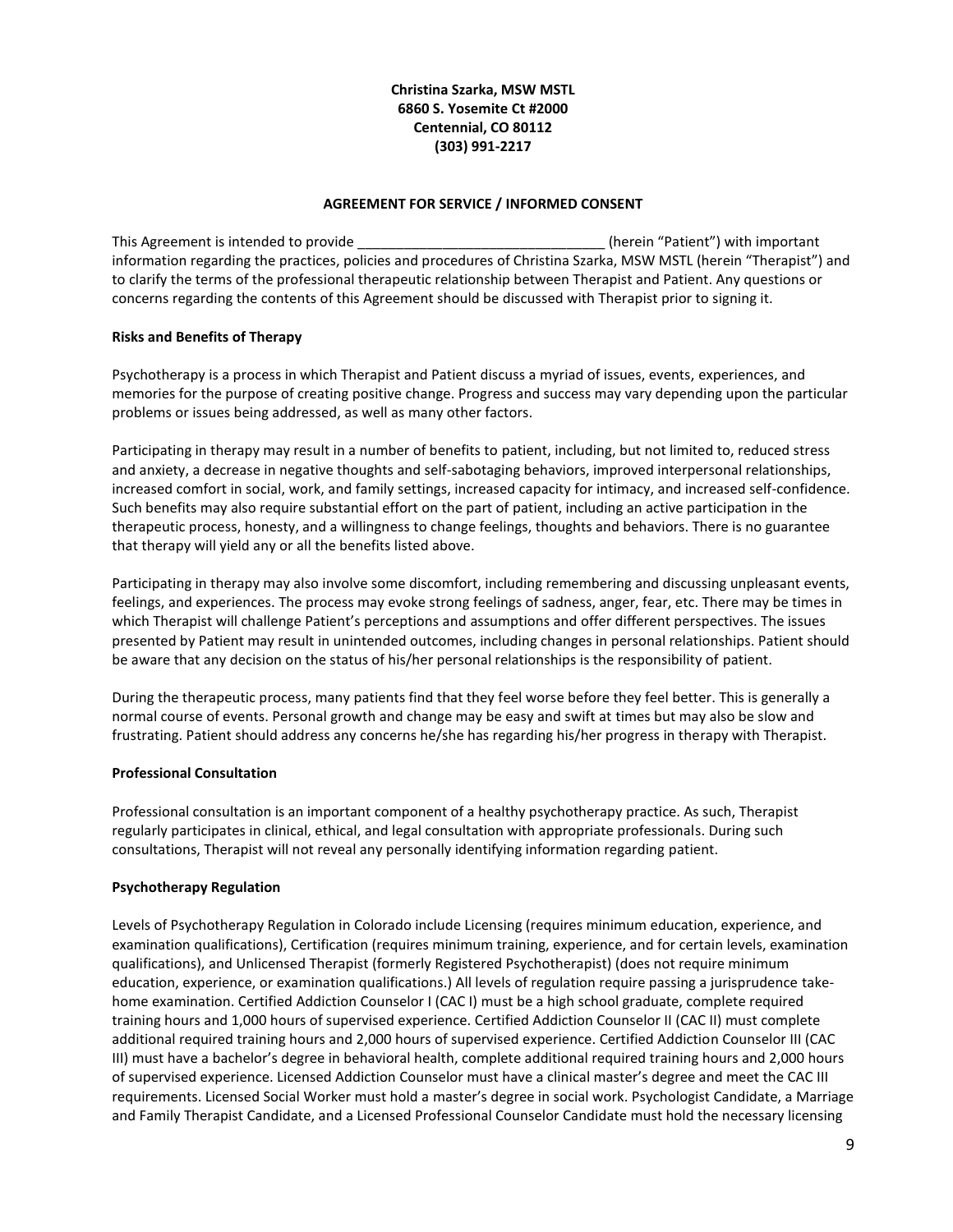degree and be in the process of completing the required supervision for licensure. Licensed Clinical Social Worker, a Licensed Marriage and Family Therapist, and a Licensed Professional Counselor must hold a master's degree in his or her profession and have two years of post-masters supervision. A Licensed Psychologist must hold a doctorate degree in psychology and have one year of post-doctoral supervision. Registered Psychotherapist is a psychotherapist listed in Colorado's database and is authorized by law to practice psychotherapy in Colorado but is not licensed by the state and is not required to satisfy any standardized educational or testing requirements to obtain a registration from the state. Registered psychotherapists are required to take the jurisprudence exam.

### **Records and Record Keeping**

Therapist may take notes during session and will also produce other notes and records regarding Patient's treatment. These notes constitute Therapist's clinical and business records, which by law, Therapist is required to maintain. Such records are the sole property of Therapist. Therapist will not alter his/her normal record keeping process at the request of any patient. Should Patient request a copy of Therapist's records, such a request must be made in writing. Therapist reserves the right, under Colorado law, to provide Patient with a treatment summary in lieu of actual records. Therapist also reserves the right to refuse to produce a copy of the record under certain circumstances, but may, as requested, provide a copy of the record to another treating health care provider. Therapist will maintain Patient's records for ten years following termination of therapy. However, after ten years, Patient's records will be destroyed in a manner that preserves Patient's confidentiality.

#### **Confidentiality**

The information disclosed by patient is generally confidential and will not be released to any third party without written authorization from Patient, except where required or permitted by law. Exceptions to confidentiality, include, but are not limited to, reporting child, elder and dependent adult abuse, when a patient makes a serious threat of violence towards a reasonably identifiable victim, or when a patient is dangerous to him/herself or the person or property of another.

#### **Patient Litigation**

Therapist will not voluntarily participate in any litigation, or custody dispute in which Patient and another individual, or entity, are parties. Therapist will generally not provide records or testimony unless compelled to do so. Should Therapist be subpoenaed, or ordered by a court of law, to appear as a witness in an action involving Patient, Patient agrees to reimburse Therapist for any time spent for preparation, travel, or other time in which Therapist has made him/herself available for such an appearance. Legal Services incurred on your behalf are charged at a higher rate including but not limited to attorney fees I may incur in preparing for or complying with the requested legal services, testimony related matters like case research, report writing, travel, depositions, actual testimony, cross examination time, and courtroom waiting time. Litigation fees are \$300.00 per hour.

### **Psychotherapist-Patient Privilege**

The information disclosed by patient, as well as any records created, is subject to the Psychotherapist-patient privilege. The psychotherapist-patient privilege results from the special relationship between Therapist and Patient in the eyes of the law. It is akin to the attorney-client privilege or the doctor-patient privilege. Typically, the patient is the holder of the psychotherapist-patient privilege. If Therapist received a subpoena for records, deposition testimony, or testimony in a court of law, Therapist would assert the psychotherapist-patient privilege on Patient's behalf until instructed, in writing, to do otherwise by Patient or Patient's representative. Patient should be aware that he/she might be waiving the psychotherapist-patient privilege if he/she makes his/her mental or emotional state an issue in a legal proceeding. Patient should address any concerns he/she might have regarding the psychotherapist-patient privilege with his/her attorney.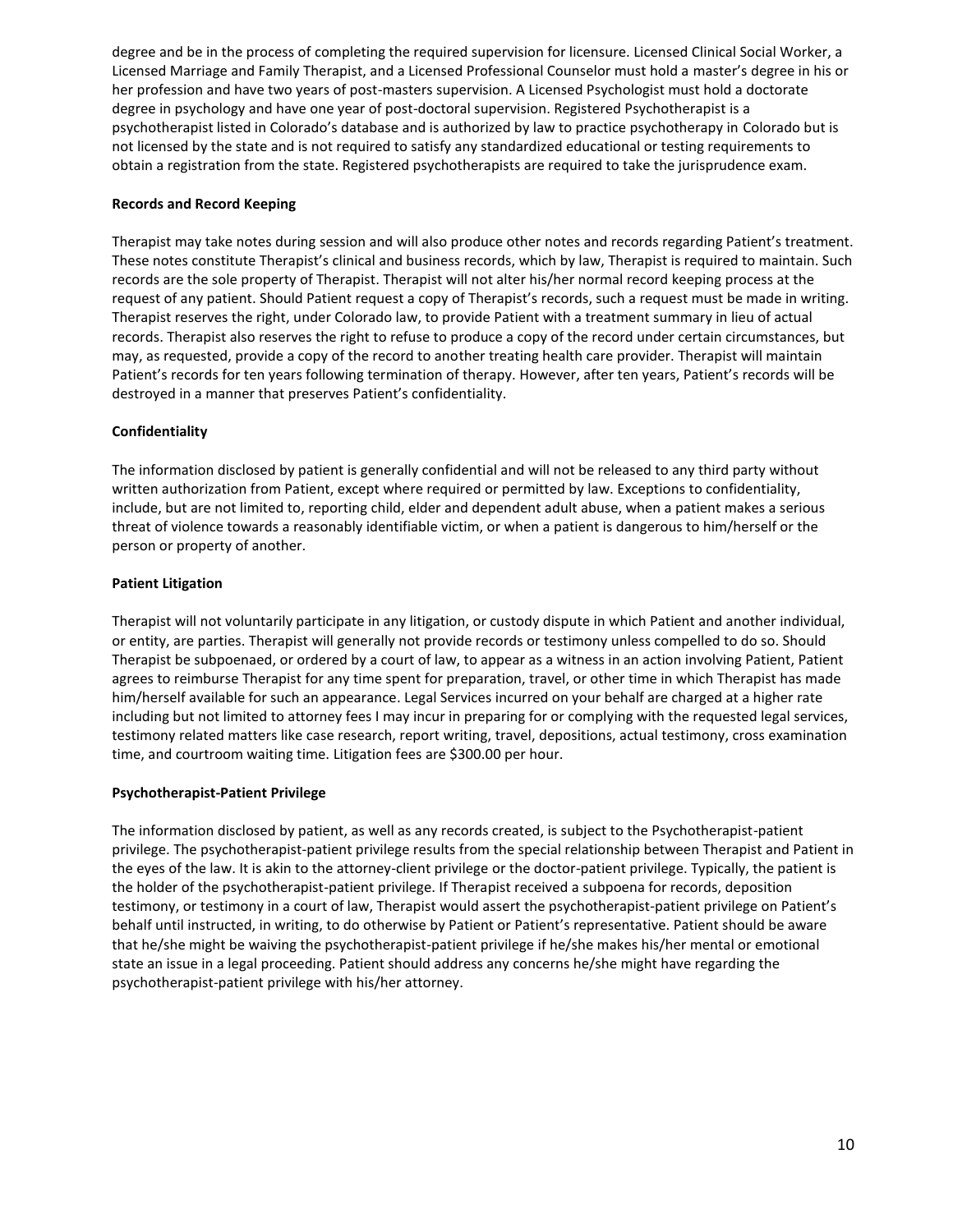#### **Fee and Fee Arrangements**

**The usual and customary fee for service is \$125 per 50-minute session.** At times, Therapist may suggest sessions of other lengths, and if accepted by patient, the fee will be negotiated at that time. Patient will be notified of any fee adjustment in advance. In addition, this fee may be adjusted by contract with insurance companies, managed care organizations, or other third-party payors, or by agreement with Therapist. If Patient wishes to use insurance benefits, a separate insurance fee consent will outline the fees specific to the individual's plan. From time-to-time, Therapist may engage in telephone contact with patient for purposes other than scheduling sessions. Patient is responsible for payment of the agreed up on fee (on a pro rata basis) for any telephone calls longer than ten minutes. In addition, from time-to-time, Therapist may engage in telephone contact with third parties at Patient's request and with Patient's advance written authorization. Patient is responsible for payment of the agreed upon fee (on a pro rata basis) for any telephone calls longer than ten minutes. Patients are expected to pay for services at the time services are rendered. Therapist accepts all major credit cards, checks, and cash. There is a \$35 returned check fee.

#### **Cancellation Policy**

Patient is responsible for payment of the agreed upon fee for any missed session(s). Patient is also responsible for payment of the agreed upon fee for any session(s) for which Patient failed to give Therapist at least 24 hours notice of cancellation. Cancellation notice should be left on Therapist's voice mail at 303-991-2217.

#### **Medicaid**

I am not a Medicaid Provider. If you have Medicaid coverage that includes mental health services, I am not able to offer you services.

#### **Termination of Therapy**

Therapist reserves the right to terminate therapy at his/her discretion. Reasons for termination include, but are not limited to, untimely payment of fees, failure to comply with treatment recommendations, conflicts of interest, failure to participate in therapy, Patient needs are outside of Therapist's scope of competence or practice, or Patient is not making adequate progress in therapy. Patient has the right to terminate therapy at his/her discretion. Upon either party's decision to terminate therapy, Therapist will generally recommend that Patient participate in at least one, or possibly more, termination sessions. These sessions are intended to facilitate a positive termination experience. Therapist will also attempt to ensure a smooth transition to another therapist by offering referrals to patient.

### **Therapist Availability**

Therapist has confidential voice mail that allows Patient to leave a message at any time. Therapist will make every effort to return calls within 24 hours (or by the next business day) but cannot guarantee the calls will be returned immediately. Therapist is unable to provide 24 -hour crisis service. In the event that Patient is feeling unsafe or requires immediate medical or psychiatric assistance, he/she should call 911 or their county crisis line or go to the nearest emergency room.